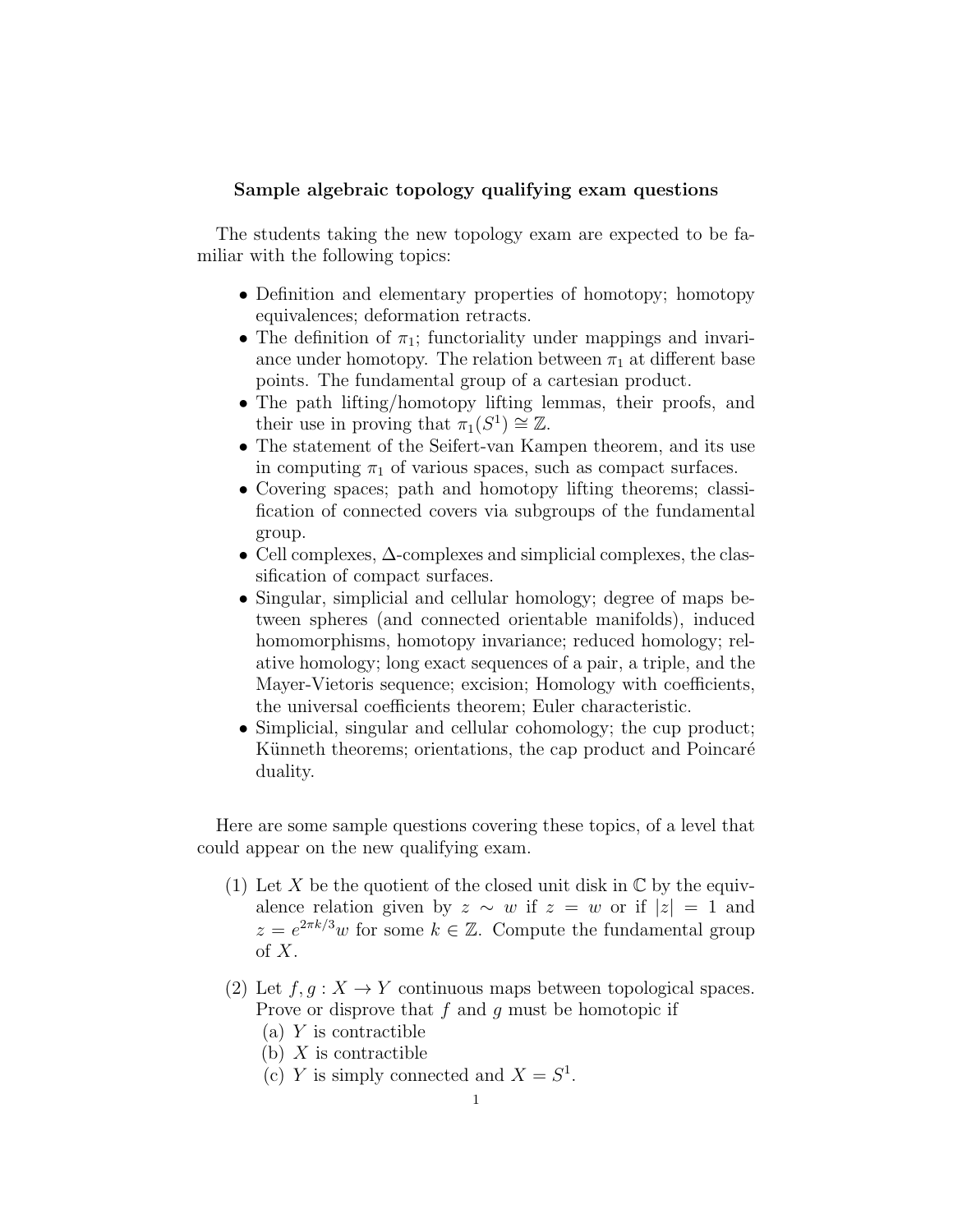- (3) Give an example of a pair of spaces  $X \subset Y$  where X is a retract of Y but not a deformation retract. Give an example where X is deformation retract of  $Y$  but not homeomorphic to  $Y$ .
- (4) Show that a Möbius strip does not retract onto its boundary circle.
- (5) Given a topological space X, its suspension  $SX$  is the space obtained from  $X \times [0, 1]$  by identifying the end  $X \times \{0\}$  to a point, and the end  $X \times \{1\}$  to another point.
	- (a) Prove that if X is path connected, then  $SX$  is simply connected.
	- (b) Prove that if X is contractible, then  $SX$  is also contractible.
	- (c) Use a Mayer-Vietoris sequence to compute the homology groups of  $SX$  in terms of the homology groups of X.
- (6) Let X is a path-connected subset of  $\mathbb{R}^2$  which contains the unit circle but does not contain the origin. Prove that  $\pi_1(X)$  contains a subgroup isomorphic to Z.
- (7) (a) Show that  $S^1 \times S^1$  and  $S^1 \vee S^1 \vee S^2$  have isomorphic homology groups in all degrees, but their universal covers do not.
	- (b) Show that any map  $S^2 \to S^1 \times S^1$  is nullhomotopic.
	- (c) Find a map  $S^2 \to S^1 \vee S^1 \vee S^2$  which is not nullhomotopic.
- (8) Give examples of normal and non-normal 3-sheeted covering spaces of  $S^1 \vee S^1$ .
- (9) Let  $X = S^2 / \{p, q\}$  be the two-sphere with two points identified.
	- (a) Compute the local homology groups  $H_*(X, X \setminus \{x\})$ (1) when  $x = [p]$  is the image of p or q in X, and  $(2)$  when x is any other point.
	- (b) Deduce that a homeomorphism of  $X$  with itself must take [p] to itself.
- (10) Let  $T_1$ ,  $T_2$  be two copies of the solid torus  $S^1 \times D^2$ . Given a homeomorphism  $\phi: \partial T_1 \to \partial T_2$ , let  $X_{\phi}$  be the quotient space obtained by from the disjoint union of  $T_1$  and  $T_2$  by identifying x with  $\phi(x)$  for every  $x \in \partial T_1$ . Find two non-homeomorphic spaces that can be obtained this way, and prove that your spaces are not homeomorphic.